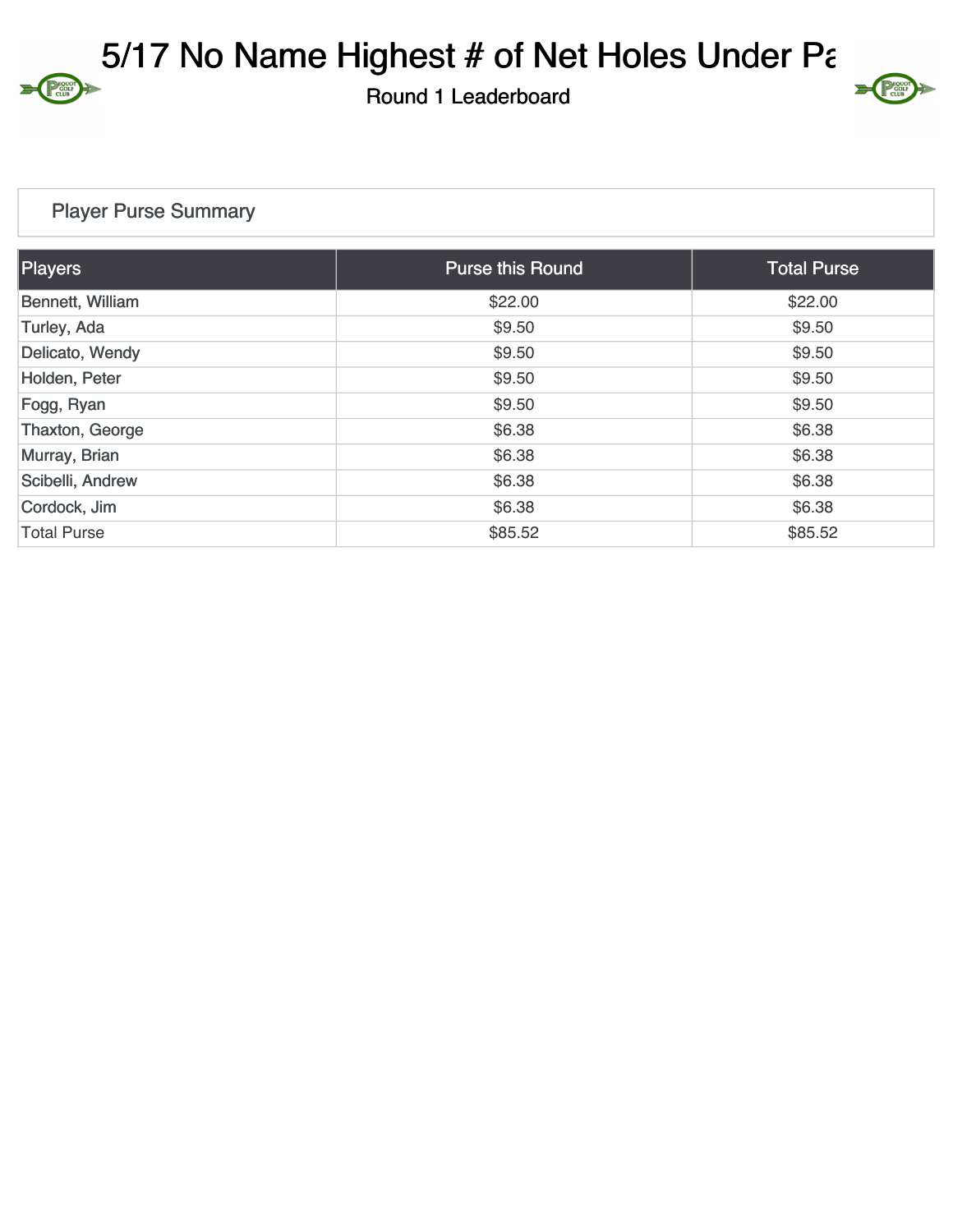5/17 No Name Highest  $#$  of Net Holes Under Part

Round 1 Leaderboard



## Stableford Player v. Field

Proudi

| Pos.            | Player                                     | <b>Stableford Points</b> | Purse   |
|-----------------|--------------------------------------------|--------------------------|---------|
| 1               | Bennett, William<br>Pequot Golf Club       | 5                        | \$22.00 |
| T <sub>2</sub>  | Thaxton, George<br>Pequot Golf Club        | 4                        | \$6.38  |
| T <sub>2</sub>  | Cordock, Jim<br>Pequot Golf Club           | 4                        | \$6.38  |
| T <sub>2</sub>  | Murray, Brian<br>Pequot Golf Club          | $\overline{4}$           | \$6.38  |
| T <sub>2</sub>  | Scibelli, Andrew<br>Pequot Golf Club       | 4                        | \$6.38  |
| T <sub>6</sub>  | Holden, Peter<br>Pequot Golf Club          | 3                        | \$0.00  |
| T <sub>6</sub>  | Thaxton, Valerie<br>Pequot Golf Club       | 3                        | \$0.00  |
| T <sub>6</sub>  | Dechello, Paul<br>Pequot Golf Club         | 3                        | \$0.00  |
| T <sub>6</sub>  | Marchand, Don<br>Pequot Golf Club          | 3                        | \$0.00  |
| T <sub>10</sub> | Turley, Ada<br>Pequot Golf Club            | $\mathbf{2}$             | \$0.00  |
| T <sub>10</sub> | Fogg, Ryan<br>Pequot Golf Club             | $\mathbf{2}$             | \$0.00  |
| T <sub>12</sub> | Holden, Cheryl<br>Pequot Golf Club         | $\mathbf{1}$             | \$0.00  |
| T <sub>12</sub> | Greider, Rich<br>Pequot Golf Club          | 1                        | \$0.00  |
| T <sub>12</sub> | Delicato, Wendy<br><b>Pequot Golf Club</b> | $\mathbf{1}$             | \$0.00  |
| T <sub>12</sub> | Hutchinson, Trevor<br>Pequot Golf Club     | 1                        | \$0.00  |
| T <sub>12</sub> | Greider, Riley<br>Pequot Golf Club         | $\mathbf{1}$             | \$0.00  |
| T <sub>12</sub> | Rebein, Kevin<br>Pequot Golf Club          | $\mathbf{1}$             | \$0.00  |
| T <sub>18</sub> | Greider, Steve<br><b>Pequot Golf Club</b>  | 0                        | \$0.00  |
| T18             | Duval, Bob<br>Pequot Golf Club             | 0                        | \$0.00  |

Total Purse Allocated: \$47.50